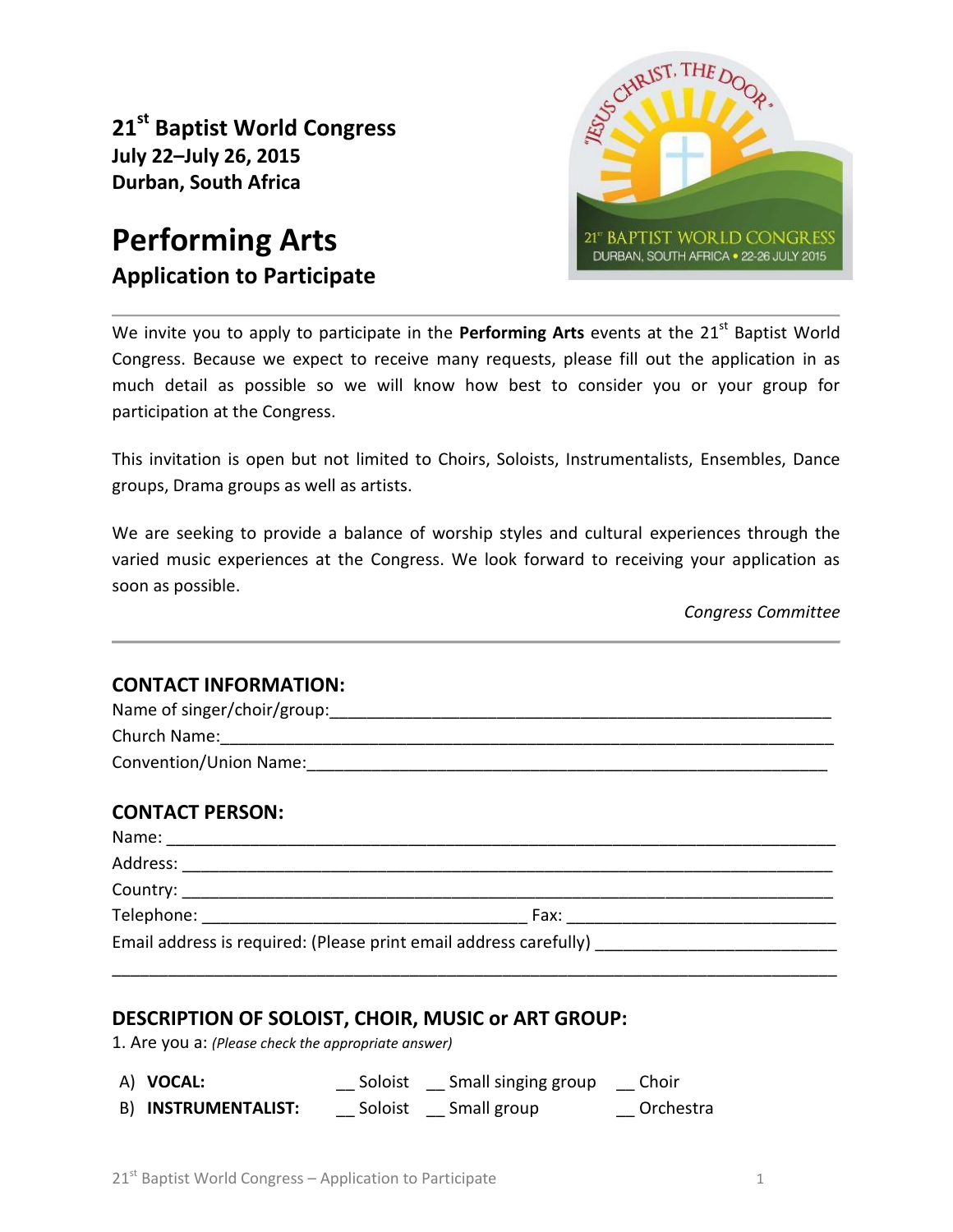| C) OTHERS:                                                                                                            |  |        |                           | __Drama __Dance __Mime __Painting __Other ______ |
|-----------------------------------------------------------------------------------------------------------------------|--|--------|---------------------------|--------------------------------------------------|
|                                                                                                                       |  |        |                           |                                                  |
|                                                                                                                       |  |        |                           |                                                  |
|                                                                                                                       |  |        |                           |                                                  |
|                                                                                                                       |  |        |                           |                                                  |
|                                                                                                                       |  |        |                           |                                                  |
| <u> 1989 - Johann Stoff, deutscher Stoff, der Stoff, der Stoff, der Stoff, der Stoff, der Stoff, der Stoff, der S</u> |  |        |                           |                                                  |
|                                                                                                                       |  |        |                           |                                                  |
| Number of participants you would expect to bring to the Congress: ______________                                      |  |        |                           |                                                  |
|                                                                                                                       |  |        |                           |                                                  |
|                                                                                                                       |  |        |                           |                                                  |
|                                                                                                                       |  |        |                           |                                                  |
|                                                                                                                       |  |        |                           |                                                  |
|                                                                                                                       |  |        |                           |                                                  |
|                                                                                                                       |  |        |                           |                                                  |
|                                                                                                                       |  |        |                           |                                                  |
|                                                                                                                       |  |        |                           |                                                  |
|                                                                                                                       |  |        |                           |                                                  |
|                                                                                                                       |  |        |                           |                                                  |
| 4. Please give a brief biographical description and performance experience:                                           |  |        |                           |                                                  |
|                                                                                                                       |  |        |                           |                                                  |
|                                                                                                                       |  |        |                           |                                                  |
|                                                                                                                       |  |        |                           |                                                  |
|                                                                                                                       |  |        |                           |                                                  |
| <b>PRODUCTION AND TECHNICAL NEEDS:</b>                                                                                |  |        |                           |                                                  |
| 1. Do you sing/perform with an accompanist?                                                                           |  | Yes No |                           |                                                  |
| 2. Will you bring your own accompanist?                                                                               |  | Yes No |                           |                                                  |
| 3. Do you sing/perform with backing tracks?                                                                           |  | Yes No |                           |                                                  |
| 4. How many microphones will you, your group, need? *                                                                 |  |        |                           |                                                  |
| 5. Number of electrical outlets needed Mumber of direct boxes                                                         |  |        |                           |                                                  |
| 6. Will you need: Acoustic piano? _____ Yes ___ No                                                                    |  |        | Electric keyboard? Yes No |                                                  |
| 7. Instruments/equipment you will bring with you to be used by you, your group:                                       |  |        |                           |                                                  |
|                                                                                                                       |  |        |                           |                                                  |
|                                                                                                                       |  |        |                           |                                                  |
|                                                                                                                       |  |        |                           |                                                  |